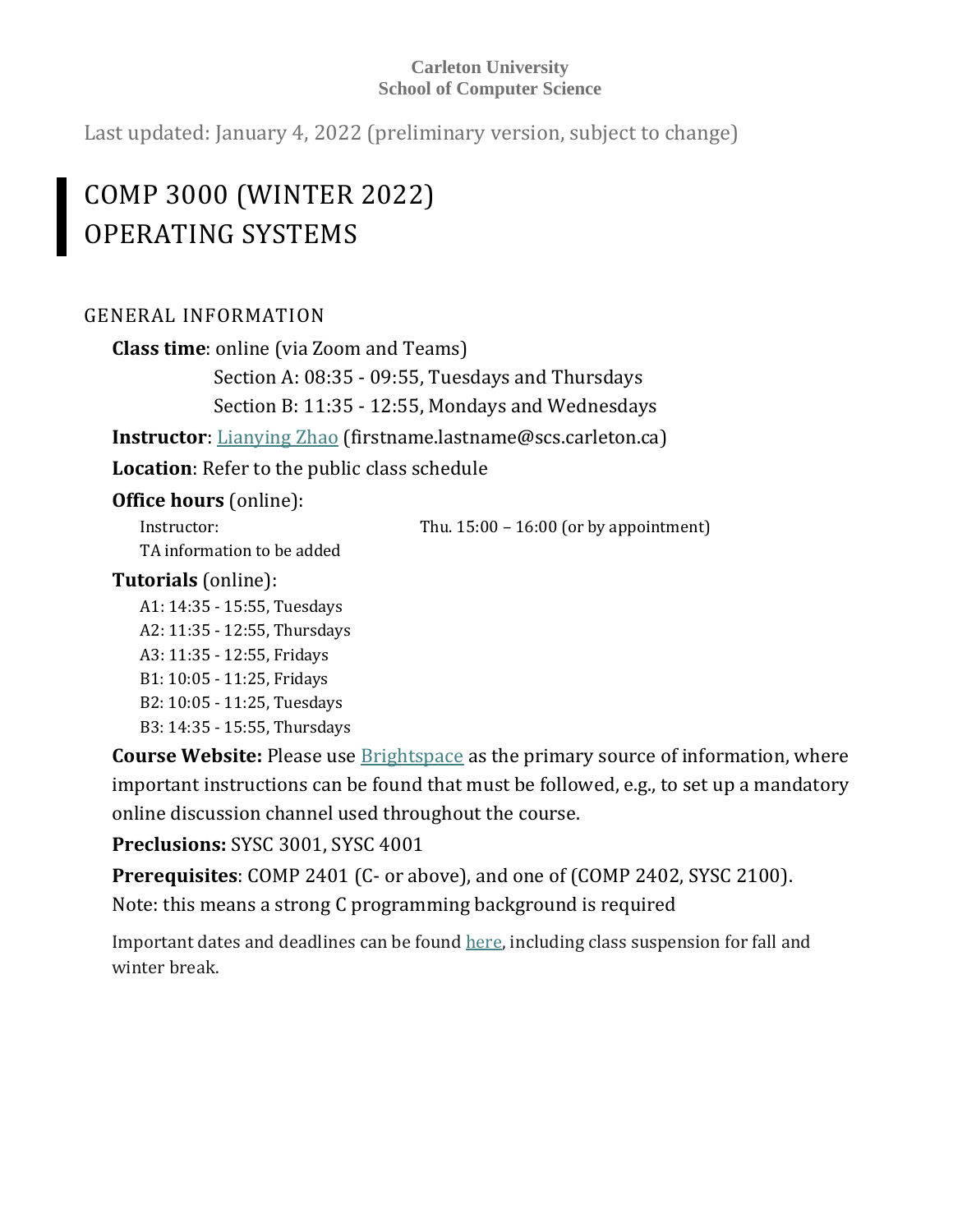## COURSE DESCRIPTION

Operating system implementation course stressing fundamental issues in design and how they relate to modern computer architectures. Assignments involve the modification and extension of a multitasking operating system.

## LEARNING OUTCOME

By the end of this course, students should:

- Have a strong conceptual model of how an operating system works that can facilitate software development/debugging and answer questions pertaining to an operating system's everyday use.
- Be able to write/modify C code that uses low-level Linux services and implement simple Linux kernel extensions (modules).
- Understand the basic use and architecture of virtual-machine based and container based cloud architectures.

## **Note that in order to achieve these objectives students should have come into this course with a strong background in C programming and general application development.**

## GRADING SCHEME

2%: Lecture participation (not attendance) \*

18%: Tutorial participation (9 in total)

20%: Assignments (4 in total)

25% Midterm exam (in class, open book) **Mar 1st** (A) **Feb 28th** (B)

35%: Final Exam (during the final exam period, open book)

Tentative due dates will be made available in [Brightspace.](https://brightspace.carleton.ca/)

Alternative grading schemes might be applied at the end of the term so there is a chance that your final grade is higher than calculated by strictly following the default scheme above.

Tutorials are an important part of the learning process and basis for assessment (i.e., assignments and exams). This will be explained further in the first class.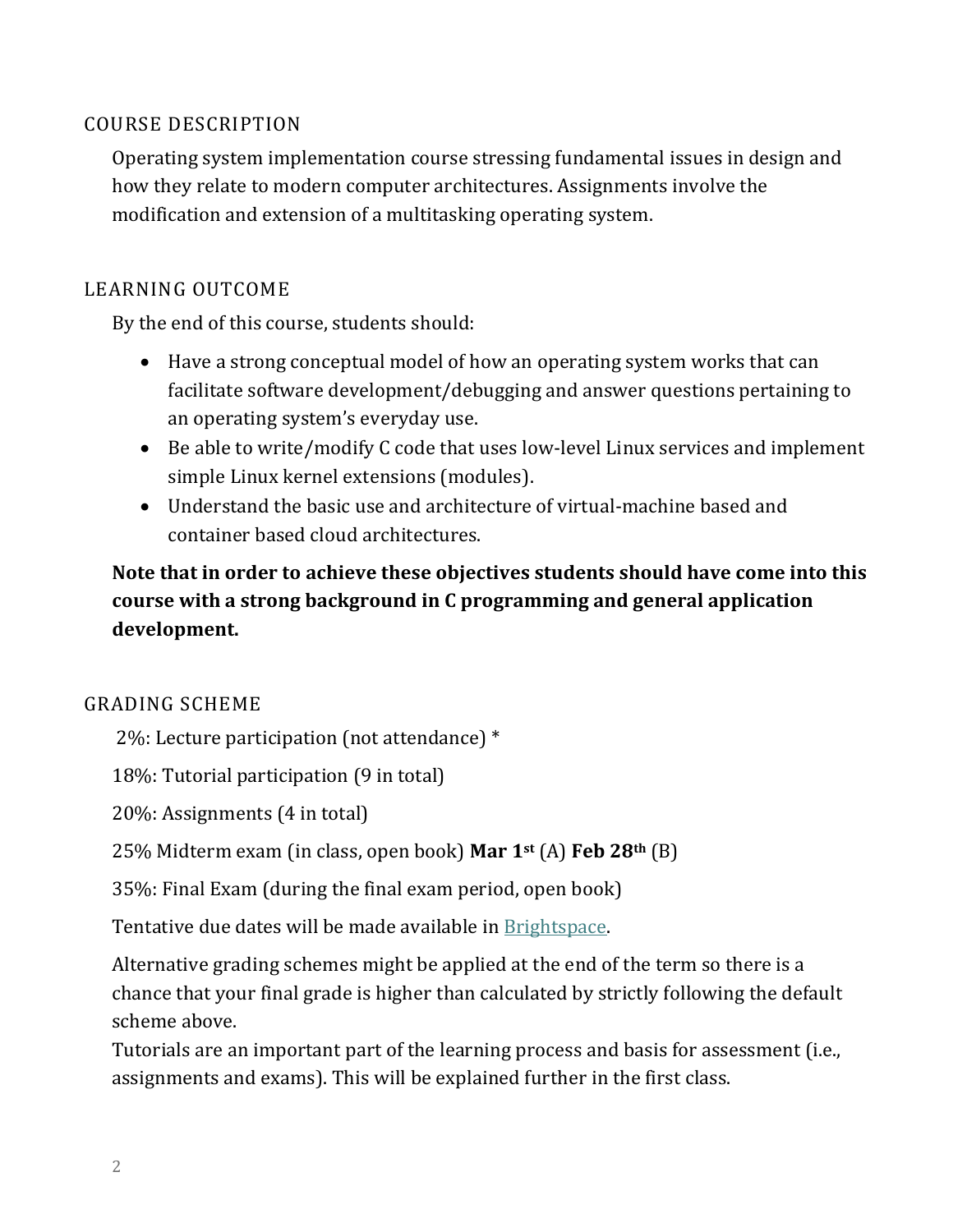\*: You can receive participation marks when asking good questions 1) during lecture, 2) by emailing the instructor, or 3) during office hours with the instructor. Note that the marks only depend on the **quality** of such interactions (NOT necessarily quantity), e.g., relevance to discussed topics, sufficient thinking. You may also react to occasional polls during lecture to get part of the participation marks.

## COMMUNICATION

Lectures will be conducted via Zoom. Recorded lectures are available afterwards. Discussions including office hours will be on Microsoft Teams. All work submissions (tutorials, assignments, and exams), as well as important announcements, will be through Brightspace.

## **TEXTBOOK**

The course will be using the textbook [Operating Systems: Three Easy Pieces.](http://pages.cs.wisc.edu/~remzi/OSTEP/) The chapters of this textbook are available for free online; you can also buy a full epub, PDF, or paper copy if you wish.

This course focuses much more on reading/modifying code rather than writing code. Thus, John Aycock's book, [Reading and Modifying Code,](http://pages.cpsc.ucalgary.ca/~aycock/reading-and-modifying-code.pdf) is worth reading to better understand how reading code differs from writing code.

## TOPICS COVERED

Tentative lecture schedule by topics (subject to change):

- Introduction to Operating Systems
- OS Abstractions
- Facilities for Users/Programmers
- File Systems and Storage Management
- Inter-Process Communication and Concurrency
- I/O Management and Kernel Modules
- Memory Management
- Containerization and Virtualization
- Security Considerations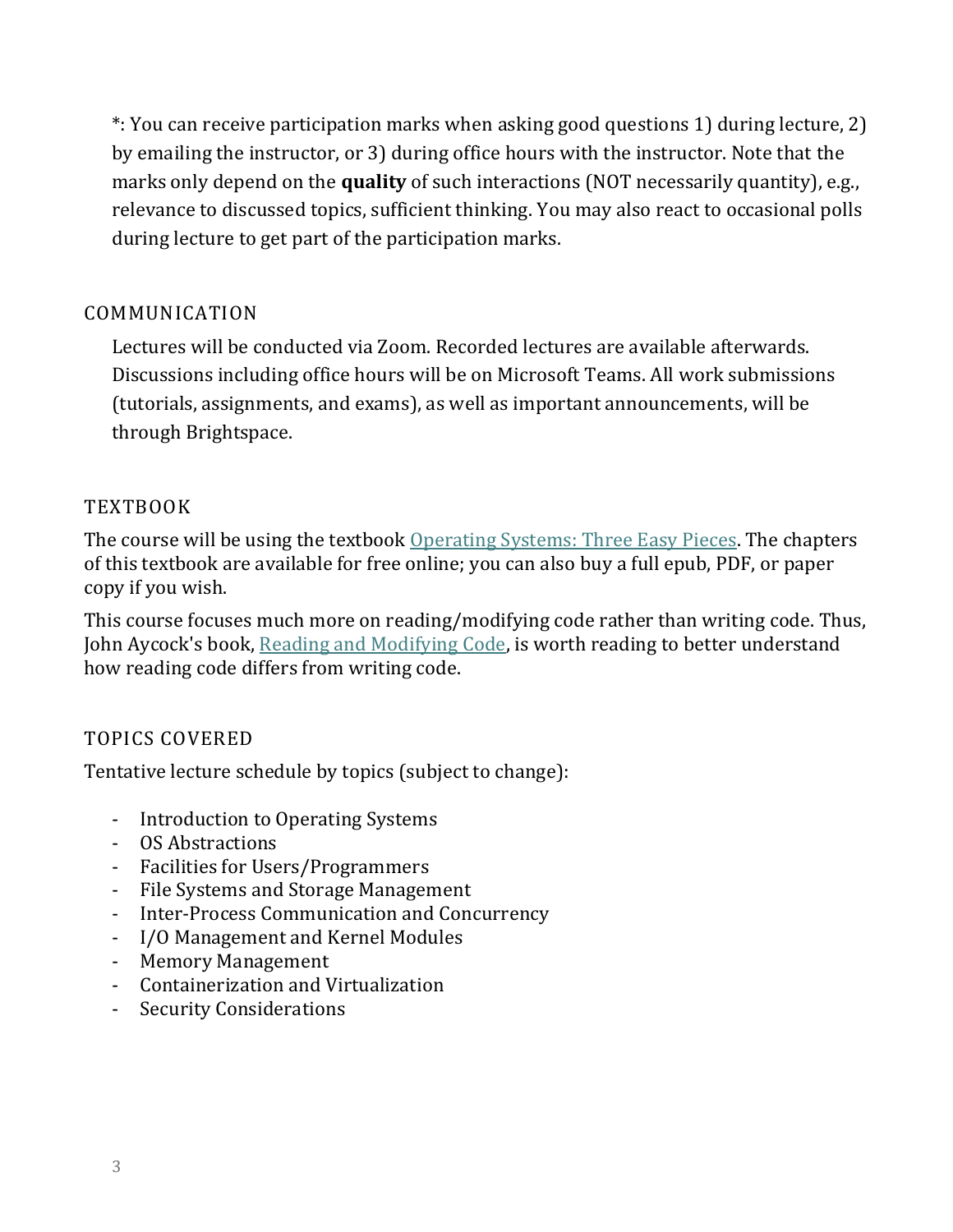## IMPORTANT CONSIDERATIONS

Assignments/tutorials submissions are handled electronically (i.e., through Brightspace) and there is no "grace period" with respect to a deadline - an assignment submitted even one minute after the deadline is late and will not be accepted by the system. Technical problems do **not** exempt you from this requirement, so if you wait until the last minute and then have issues with your connection, you will still receive a mark of zero. Consequently, you are advised to attempt to submit your work at least one hour in advance of the due date and time. Contact the TAs/instructor in case of any problems.

Format errors, missing files, and other technical/non-technical upload issues will not constitute the justification for another attempt. Only what has been uploaded by the due date and time will be graded. Consequently, after you upload your submission to Brightspace you should re-download it immediately and ensure that all needed files are there in the right format.

## AUTHORIZED AND UNAUTHORIZED COLLABORATION

Collaboration on all work is allowed **except** for the midterm and the final exams. Collaboration, however, should be clearly acknowledged.

For assignments, while you may get help from others and even collaboratively solve technical problems, the **code and answers submitted** should all be your own work. For example, you may not divide an assignment into parts, give a part to another student or anyone else to solve, and then submit that work as your own. You have to have participated in the creation of every part of your submitted work. An easy way to make sure this happens is never share files regarding coursework or copy and paste answers into email. Instead, meet together (virtually) to work on an assignment and then separate to write up your own solutions.

Similarity between submitted assignments that has not been appropriately documented will be treated as plagiarism - the same as copying on a midterm or a final - and will be submitted to the Dean for disciplinary action.

**Sharing assignment or exam specifications or posting them online (to sites like Chegg, CourseHero, OneClass, etc.) is considered academic misconduct**. You are never permitted to post, share, or upload course materials without explicit permission from your instructor. Academic integrity offences are reported to the office of the Dean of Science. Penalties for such offences can be found on the ODS webpage: [https://science.carleton.ca/academic-integrity/.](https://science.carleton.ca/academic-integrity/)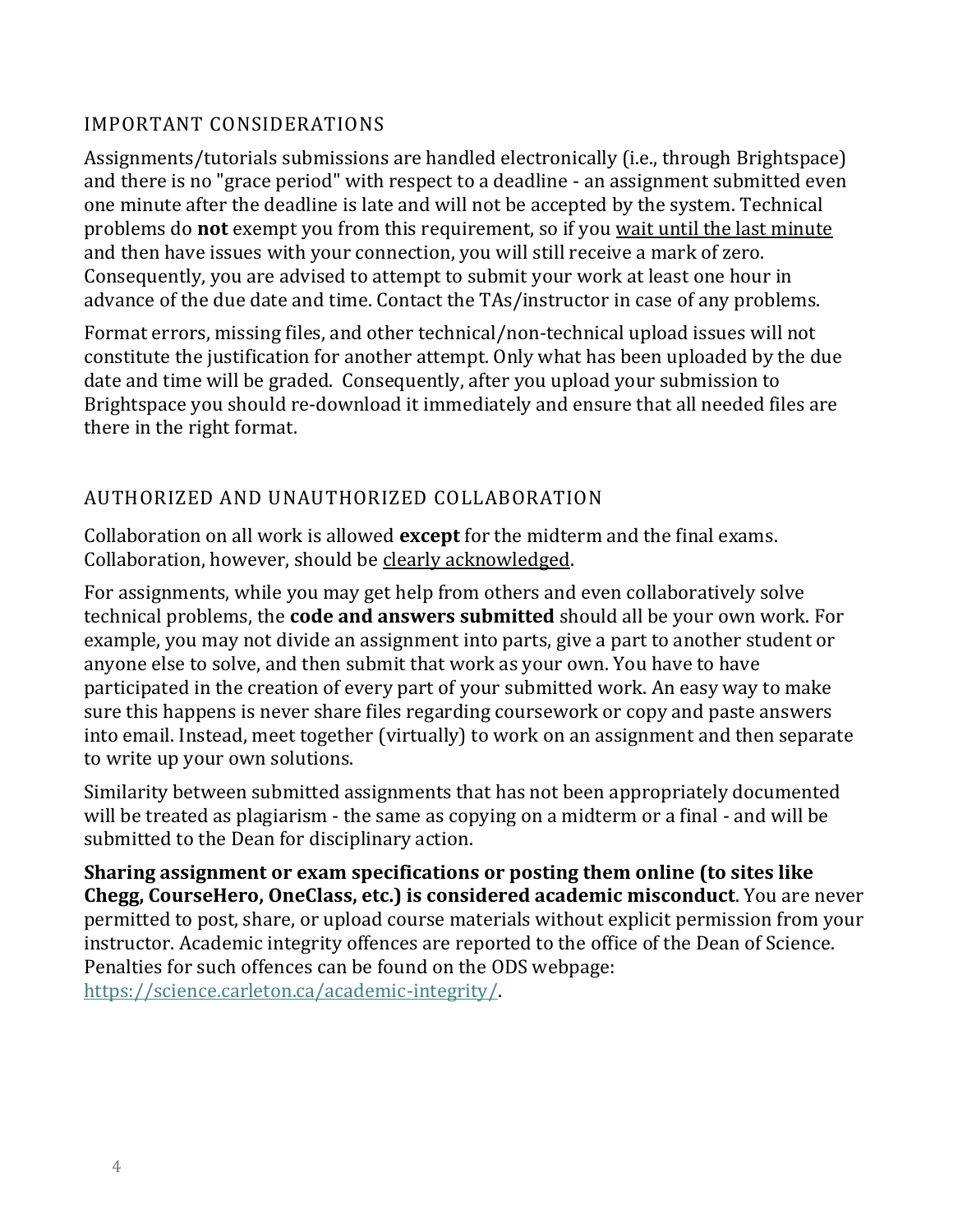## POLICIES AND RESOURCES

For information about Carleton's academic year, including registration and withdrawal dates, see [Carleton's Academic Calendar](https://calendar.carleton.ca/academicyear/).

**Undergraduate Academic Advisor.** The Undergraduate Advisor for the School of Computer Science is available in Room 5302C HP; or by email at [scs.ug.advisor@cunet.carleton.ca.](mailto:scs.ug.advisor@cunet.carleton.ca) The undergraduate advisors can assist with information about prerequisites and preclusions, course substitutions/equivalencies, understanding your academic audit and the remaining requirements for graduation. The undergraduate advisors will also refer students to appropriate resources such as the Science Student Success Centre, Learning Support Services and Writing Tutorial Services.

**SCS Computer Laboratory.** SCS students can access one of the designated labs for your course. The lab schedule can be found at: [https://carleton.ca/scs/tech-support/computer](https://carleton.ca/scs/tech-support/computer-laboratories/)[laboratories/.](https://carleton.ca/scs/tech-support/computer-laboratories/) All SCS computer lab and technical support information can be found at: [https://carleton.ca/scs/technical-support/.](https://carleton.ca/scs/technical-support/) Technical support is available in room HP5161 Monday to Friday from 9:00 until 17:00 or by emailing [SCS.Tech.Support@cunet.carleton.ca.](mailto:SCS.Tech.Support@cunet.carleton.ca)

**Pregnancy Obligation.** Please contact your instructor with any requests for academic accommodation during the first two weeks of class, or as soon as possible after the need for accommodation is known to exist. For more details, visit [Equity Services.](https://carleton.ca/womensstudies/resources-and-links/equity-services/)

**Religious Obligation.** Please contact your instructor with any requests for academic accommodation during the first two weeks of class, or as soon as possible after the need for accommodation is known to exist. For more details, visit [Equity Services.](https://carleton.ca/womensstudies/resources-and-links/equity-services/)

**Academic Accommodations for Students with Disabilities** If you have a documented disability requiring academic accommodations in this course, please contact the Paul Menton Centre for Students with Disabilities (PMC) at 613-520-6608 or [pmc@carleton.ca](mailto:pmc@carleton.ca) for a formal evaluation or contact your PMC coordinator to send your instructor your Letter of Accommodation at the beginning of the term. You must also contact the PMC no later than two weeks before the first in-class scheduled test or exam requiring accommodation (if applicable). After requesting accommodation from PMC, meet with your instructor as soon as possible to ensure accommodation arrangements are made. For more details, visit the [Paul Menton Centre](http://carleton.ca/pmc) website.

**Survivors of Sexual Violence.** As a community, Carleton University is committed to maintaining a positive learning, working and living environment where sexual violence will not be tolerated, and survivors are supported through academic accommodations as per Carleton's Sexual Violence Policy. For more information about the services available at the university and to obtain information about sexual violence and/or support, visit: [carleton.ca/sexual-violence-support](http://carleton.ca/sexual-violence-support)